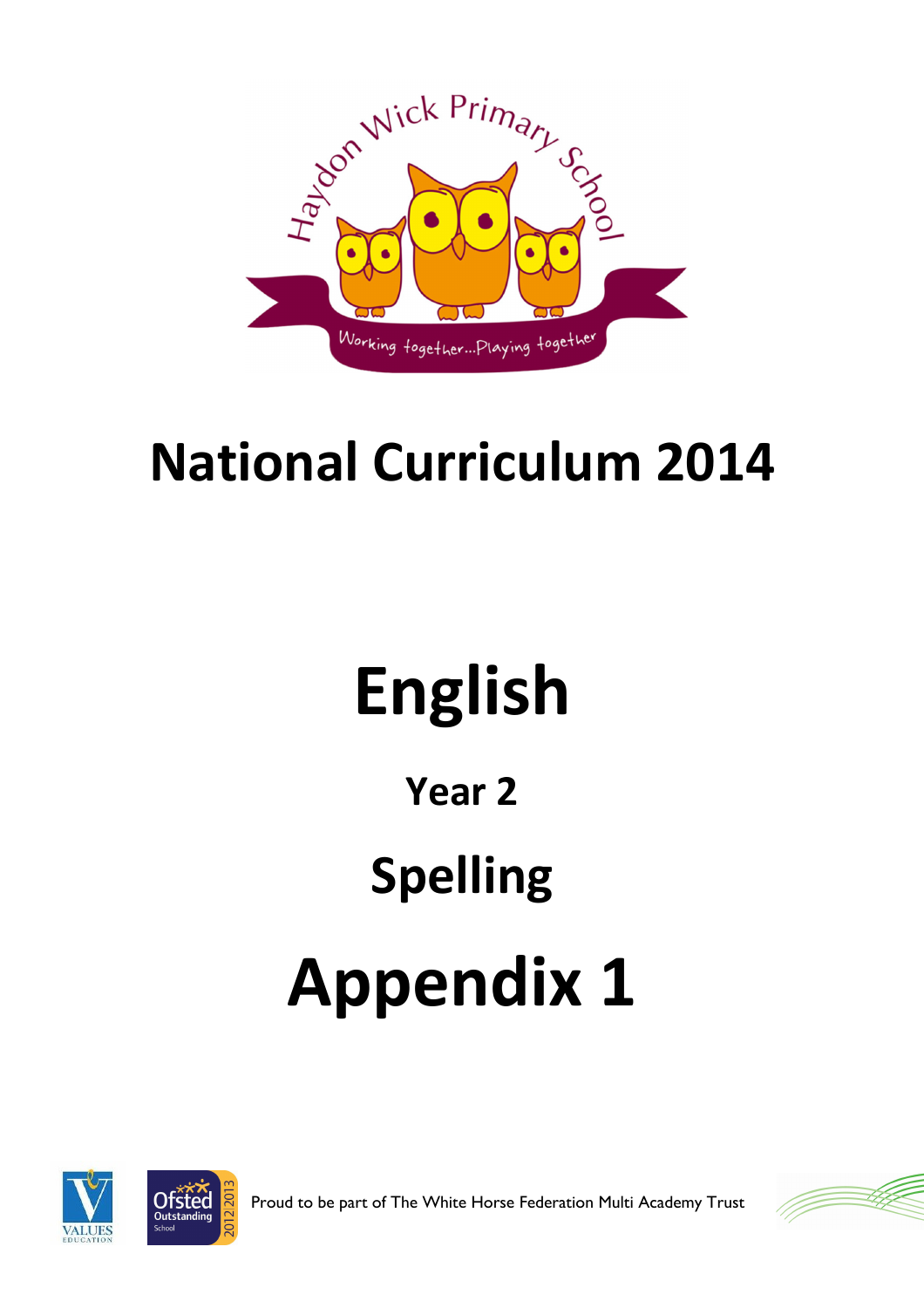### **Spelling – work for year 2**

#### *Revision of work from year 1*

As words with new GPCs are introduced, many previously-taught GPCs can be revised at the same time as these words will usually contain them.

#### *New work for year 2*

| <b>Statutory</b><br>requirements                                                                                                  | <b>Rules and guidance (non-statutory)</b>                                                                                                                                                                                                                            | <b>Example words</b><br>(non-statutory)                                 |
|-----------------------------------------------------------------------------------------------------------------------------------|----------------------------------------------------------------------------------------------------------------------------------------------------------------------------------------------------------------------------------------------------------------------|-------------------------------------------------------------------------|
| The /d3/ sound spelt as<br>ge and dge at the end of<br>words, and sometimes<br>spelt as g elsewhere in<br>words before e, i and y | The letter j is never used for the $\frac{d}{3}$ sound<br>at the end of English words.<br>At the end of a word, the $\frac{d}{3}$ sound is spelt<br>$-\text{dge}$ straight after the /æ/, /ɛ/, /ɪ/, /ɒ/, /ʌ/<br>and /U/ sounds (sometimes called 'short'<br>vowels). | badge, edge, bridge,<br>dodge, fudge                                    |
|                                                                                                                                   | After all other sounds, whether vowels or<br>consonants, the $\frac{d}{3}$ sound is spelt as -ge<br>at the end of a word.                                                                                                                                            | age, huge, change, charge,<br>bulge, village                            |
|                                                                                                                                   | In other positions in words, the /d3/ sound<br>is often (but not always) spelt as g before e,<br>i, and y. The $\frac{d}{3}$ sound is always spelt as j<br>before a, o and u.                                                                                        | gem, giant, magic, giraffe,<br>energy<br>jacket, jar, jog, join, adjust |
| The /s/ sound spelt c<br>before e, i and y                                                                                        |                                                                                                                                                                                                                                                                      | race, ice, cell, city, fancy                                            |
| The /n/ sound spelt kn<br>and (less often) gn at the<br>beginning of words                                                        | The 'k' and 'g' at the beginning of these<br>words was sounded hundreds of years ago.                                                                                                                                                                                | knock, know, knee, gnat,<br>gnaw                                        |
| The /r/ sound spelt wr at<br>the beginning of words                                                                               | This spelling probably also reflects an old<br>pronunciation.                                                                                                                                                                                                        | write, written, wrote,<br>wrong, wrap                                   |
| The /I/ or /al/ sound spelt<br>-le at the end of words                                                                            | The -le spelling is the most common<br>spelling for this sound at the end of words.                                                                                                                                                                                  | table, apple, bottle, little,<br>middle                                 |





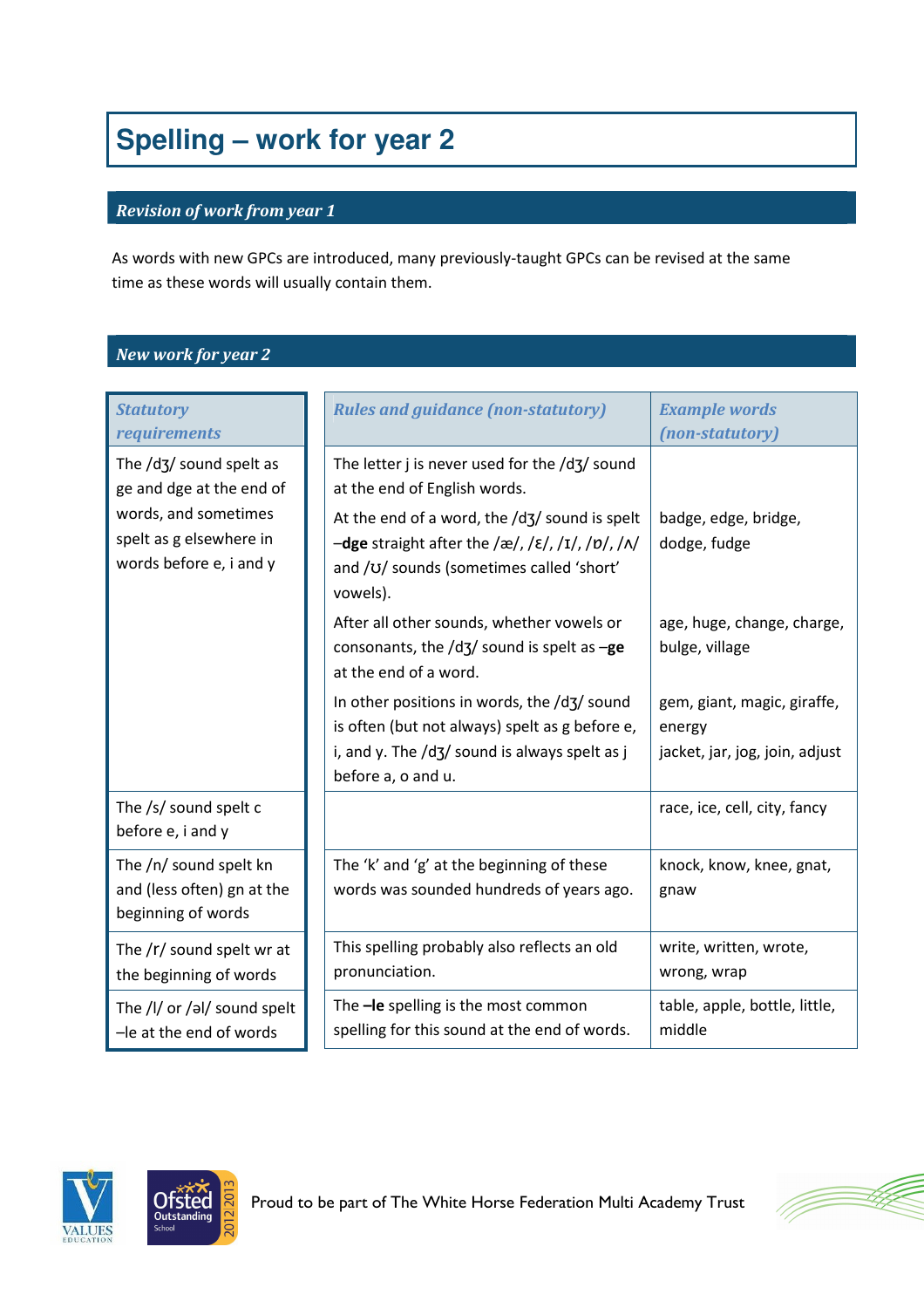| <b>Statutory</b><br>requirements                                                                                                             | <b>Rules and guidance (non-statutory)</b>                                                                                                                                                                                                                            | <b>Example words</b><br>(non-statutory)                                                                          |
|----------------------------------------------------------------------------------------------------------------------------------------------|----------------------------------------------------------------------------------------------------------------------------------------------------------------------------------------------------------------------------------------------------------------------|------------------------------------------------------------------------------------------------------------------|
| The /l/ or /al/ sound spelt<br>-el at the end of words                                                                                       | The $-eI$ spelling is much less common than $-$<br>le.<br>The -el spelling is used after $m$ , $n$ , $r$ , $s$ , $v$ , $w$                                                                                                                                           | camel, tunnel, squirrel,<br>travel, towel, tinsel                                                                |
|                                                                                                                                              | and more often than not after s.                                                                                                                                                                                                                                     |                                                                                                                  |
| The /l/ or /al/ sound spelt<br>-al at the end of words                                                                                       | Not many nouns end in -al, but many<br>adjectives do.                                                                                                                                                                                                                | metal, pedal, capital,<br>hospital, animal                                                                       |
| Words ending-il                                                                                                                              | There are not many of these words.                                                                                                                                                                                                                                   | pencil, fossil, nostril                                                                                          |
| The $/ai/$ sound spelt $-y$ at<br>the end of words                                                                                           | This is by far the most common spelling for<br>this sound at the end of words.                                                                                                                                                                                       | cry, fly, dry, try, reply, July                                                                                  |
| Adding -es to nouns and<br>verbs ending in<br>$-y$                                                                                           | The $y$ is changed to i before $-es$ is added.                                                                                                                                                                                                                       | flies, tries, replies, copies,<br>babies, carries                                                                |
| Adding -ed, -ing, -er and<br>-est to a root word<br>ending in $-y$ with a<br>consonant before it                                             | The y is changed to i before $-\text{ed}$ , $-\text{er}$ and $-$<br>est are added, but not before -ing as this<br>would result in ii. The only ordinary words<br>with ii are skiing and taxiing.                                                                     | copied, copier, happier,<br>happiest, cried, replied<br>but copying, crying,<br>replying                         |
| Adding the endings -ing,<br>-ed, -er, -est and -y to<br>words ending in -e with a<br>consonant before it                                     | The $-e$ at the end of the root word is<br>dropped before -ing, -ed, -er,<br>-est, -y or any other suffix beginning with a<br>vowel letter is added. Exception: being.                                                                                               | hiking, hiked, hiker, nicer,<br>nicest, shiny                                                                    |
| Adding-ing,-ed,<br>$-er$ , $-est$ and $-y$ to words<br>of one syllable ending in a<br>single consonant letter<br>after a single vowel letter | The last consonant letter of the root word is<br>doubled to keep the $\frac{z}{r}$ , $\frac{z}{r}$ , $\frac{1}{r}$ , $\frac{z}{r}$ and<br>/A/ sound (i.e. to keep the vowel 'short').<br>Exception: The letter 'x' is never doubled:<br>mixing, mixed, boxer, sixes. | patting, patted, humming,<br>hummed, dropping,<br>dropped, sadder, saddest,<br>fatter, fattest, runner,<br>runny |
| The /ɔ:/ sound spelt a<br>before I and II                                                                                                    | The $/$ $\ge$ :/ sound ('or') is usually spelt as a<br>before I and II.                                                                                                                                                                                              | all, ball, call, walk, talk,<br>always                                                                           |
| The $/\Lambda$ sound spelt o                                                                                                                 |                                                                                                                                                                                                                                                                      | other, mother, brother,<br>nothing, Monday                                                                       |





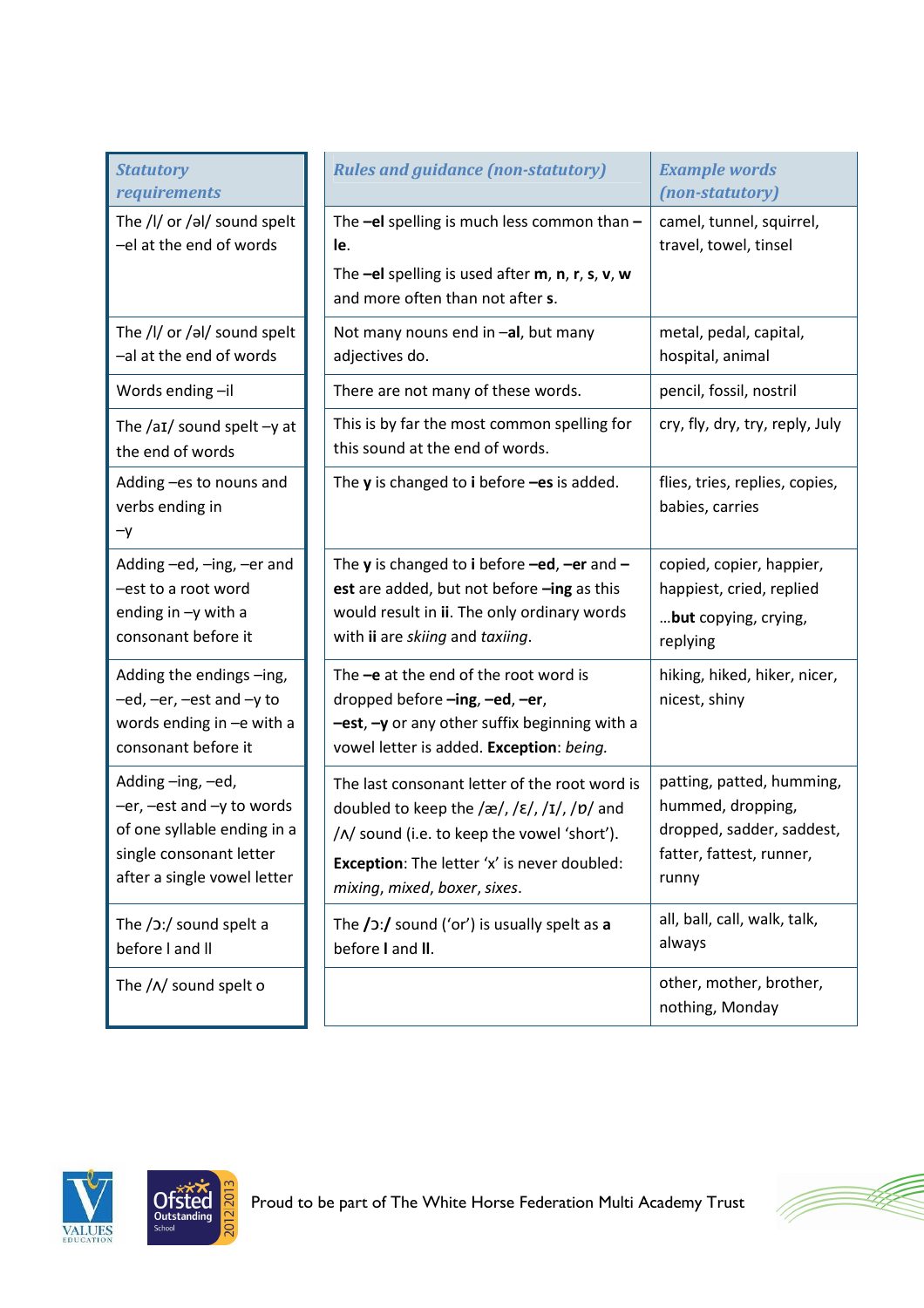| <b>Statutory</b><br>requirements                  | <b>Rules and guidance (non-statutory)</b>                                                                                                                                                                                                                                           | <b>Example words</b><br>(non-statutory)                                                  |
|---------------------------------------------------|-------------------------------------------------------------------------------------------------------------------------------------------------------------------------------------------------------------------------------------------------------------------------------------|------------------------------------------------------------------------------------------|
| The /i:/ sound spelt<br>$-ey$                     | The plural of these words is formed by the<br>addition of -s (donkeys, monkeys, etc.).                                                                                                                                                                                              | key, donkey, monkey,<br>chimney, valley                                                  |
| The /p/ sound spelt a<br>after w and qu           | a is the most common spelling for the /p/<br>('hot') sound after w and qu.                                                                                                                                                                                                          | want, watch, wander,<br>quantity, squash                                                 |
| The /3:/ sound spelt or<br>after w                | There are not many of these words.                                                                                                                                                                                                                                                  | word, work, worm, world,<br>worth                                                        |
| The $/$ $2$ :/ sound spelt ar<br>after w          | There are not many of these words.                                                                                                                                                                                                                                                  | war, warm, towards                                                                       |
| The /3/ sound spelt s                             |                                                                                                                                                                                                                                                                                     | television, treasure, usual                                                              |
| The suffixes -ment,<br>-ness, -ful, -less and -ly | If a suffix starts with a consonant letter, it is<br>added straight on to most root words<br>without any change to the last letter of<br>those words.<br><b>Exceptions:</b>                                                                                                         | enjoyment, sadness,<br>careful, playful, hopeless,<br>plainness (plain + ness),<br>badly |
|                                                   | (1) argument                                                                                                                                                                                                                                                                        |                                                                                          |
|                                                   | (2) root words ending in $-\mathbf{y}$ with a<br>consonant before it but only if the root<br>word has more than one syllable.                                                                                                                                                       | merriment, happiness,<br>plentiful, penniless,<br>happily                                |
| Contractions                                      | In contractions, the apostrophe shows<br>where a letter or letters would be if the<br>words were written in full (e.g. $can't$ –<br>cannot).<br>It's means it is (e.g. It's raining) or<br>sometimes it has (e.g. It's been raining), but<br>it's is never used for the possessive. | can't, didn't, hasn't,<br>couldn't, it's, I'll                                           |
| The possessive<br>apostrophe (singular<br>nouns)  |                                                                                                                                                                                                                                                                                     | Megan's, Ravi's, the girl's,<br>the child's, the man's                                   |
| Words ending in -tion                             |                                                                                                                                                                                                                                                                                     | station, fiction, motion,<br>national, section                                           |
| <b>Statutory</b><br>requirements                  | <b>Rules and guidance (non-statutory)</b>                                                                                                                                                                                                                                           | <b>Example words</b><br>(non-statutory)                                                  |
| Homophones and near-<br>homophones                | It is important to know the difference in<br>meaning between homophones.                                                                                                                                                                                                            | there/their/they're,<br>here/hear, quite/quiet,<br>see/sea, bare/bear,                   |